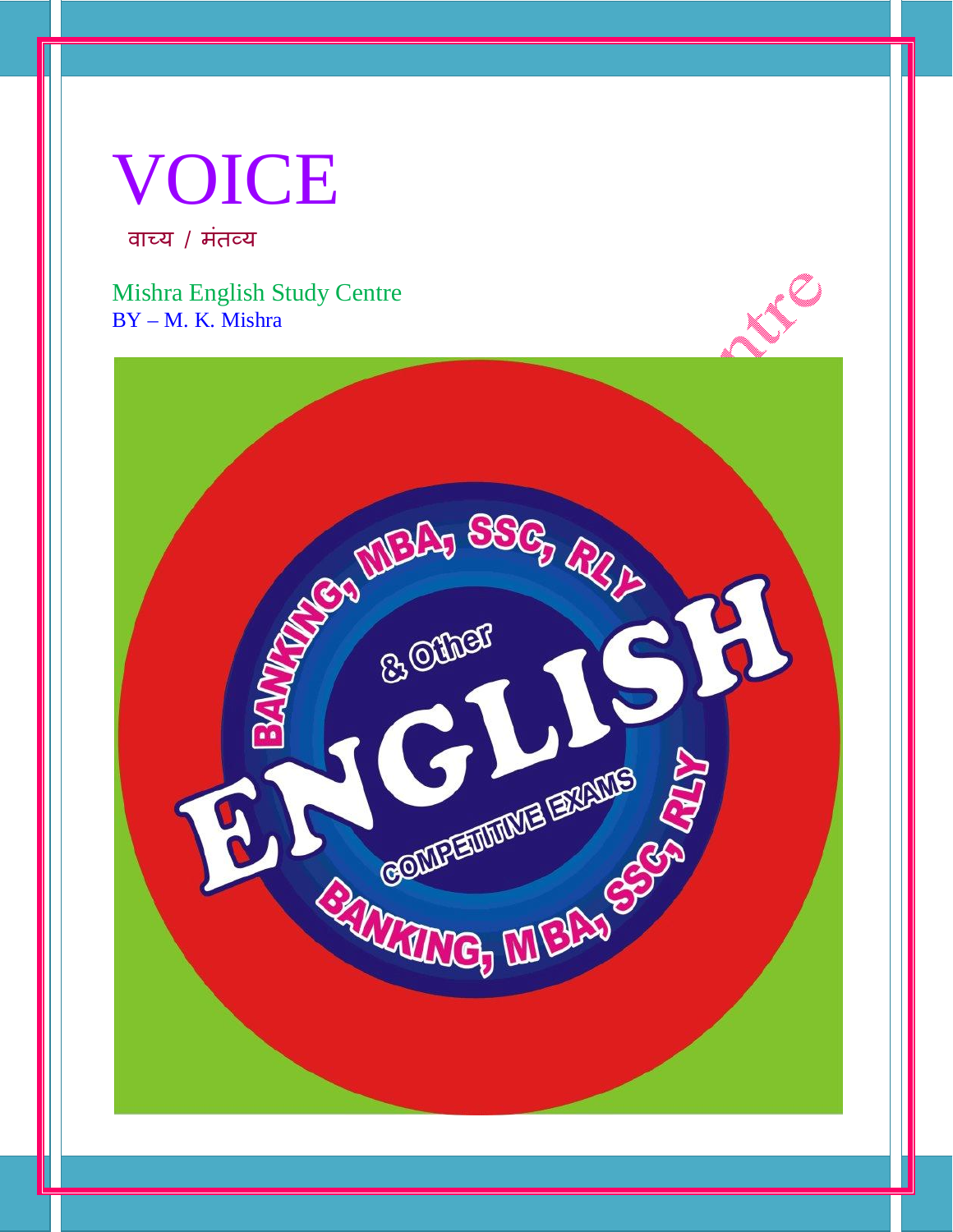- Voice is an art of making Statement.
- **↑** A Statement can be made into two voices.
	- 1. Active Voice (कर्त वाच्य)
	- 2. Passive Voice (कर्म वाच्य)
- Active Voice An action in the dominance of Subject is kept in Active Voice. Ex.:- Ram writes a letter.
- Ex.:- A letter is written by Ram.



- The Object of Active Sentence becomes Subject in Passive.
- $\triangleleft$  Generally the Subject of Active Sentence becomes by + Obj. in Passive.
- $\div$  Be form  $+\sqrt{3}$  makes the Structure of Passive Sentence.
- ❖ प्रायः Passive बनाते वक्त Be form का वही रूप आता है, जो Active Sentence के Main Verb का रूप होता है।
- Úयान रहे ͩक यǑद Active Sentence मɅ पहले से हȣ Auxiliary Verb मौजूद हो, तो Passive बनाते वक्त उसके समुचित प्रयोग के बाद ही Be form + v3 आता है।
- $\mathbf{\hat{x}}$  ध्यान रहे कि Passive Structure के तहत be / been / being का क्रम प्रयोग नहीं होता।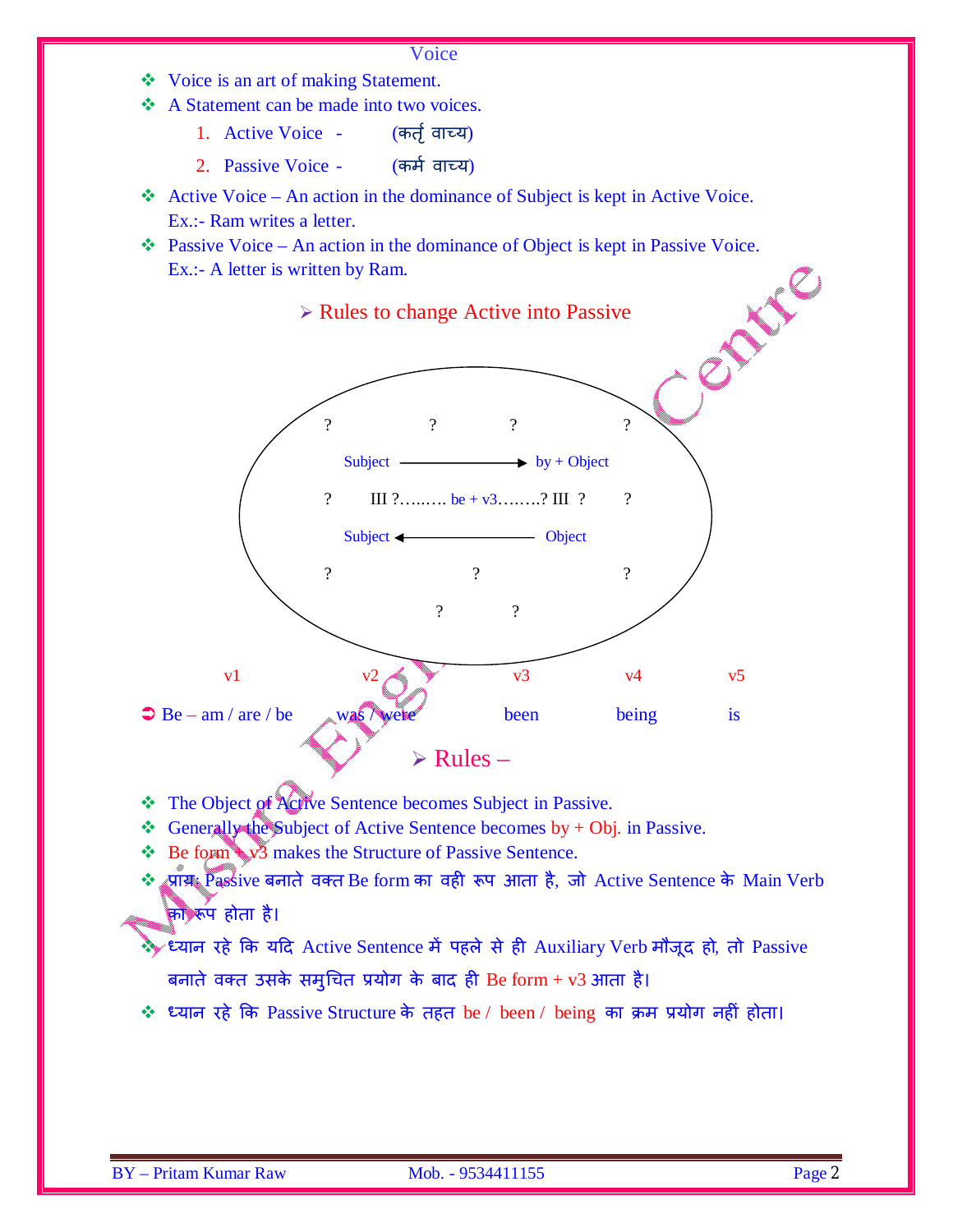#### $\triangleright$  Exercise –

**Voice** 

| LACIOSO                                                     |  |
|-------------------------------------------------------------|--|
| (a) $A - Raju$ writes a letter.                             |  |
| $P - A$ letter is written by Raju.                          |  |
| (b) $A - \text{Raju}$ is writing a letter.                  |  |
| $P - A$ letter is being written by Raju.                    |  |
| (c) $A - Raju$ has written a letter.                        |  |
| $P - A$ letter has been written by Raju.                    |  |
| (d) $A - Raju$ has been writing a letter.                   |  |
| $P - A$ letter has been  (No Passive)                       |  |
| (e) $A - Raju$ wrote a letter.                              |  |
| $P - A$ letter was written by Raju.                         |  |
| (f) $A - Raju$ was writing a letter.                        |  |
| $P - A$ letter was being written by Raju.                   |  |
| $(g)$ A – Raju had written a letter.                        |  |
| $P - A$ letter had been written by Raju.                    |  |
| (h) $A - Raju$ had been writing a letter.                   |  |
| $P - A$ letter had been  (No Passive)                       |  |
| (i) $A - Raju$ will write a letter.                         |  |
| $P - A$ letter will be written by Raju.                     |  |
| (j) $A - Raju$ will be writing a letter.                    |  |
| $P - A$ letter will be  (No Passive)                        |  |
| (k) $A - Raju$ will have written a letter                   |  |
| $P - A$ letter will have been written a letter.             |  |
| (1) $A - Raju$ will have been writing a letter.             |  |
| P – A letter will have been  (No Passive)                   |  |
| $(m)$ A – Raju should write a letter.                       |  |
| $P - A$ letter should be written by Raju.                   |  |
| (n) $A - Raju$ should been writing a letter.                |  |
| $P - A$ letter should been  (No Passive)                    |  |
| (o) $A -$ <b>Raju</b> should have written a letter.         |  |
| $P - A$ letter should have been written by Raju.            |  |
| (p) $A_{\text{in}}$ Raju should have been writing a letter. |  |
| $P - A$ letter should have been  (No Passive)               |  |
| (g) $A^{\prime}$ - Raju has to write a letter.              |  |
| $P - A$ letter has to be written by Raju.                   |  |
| $(r)$ A – Raju may have to write a letter.                  |  |
| $P - A$ letter may have to be written by Raju.              |  |
| (s) $A - Raju$ is having to write a letter.                 |  |
| $P - A$ letter is having to be written by Raju.             |  |
| (t) $A - Raju$ is to write a letter.                        |  |
| $P - A$ letter is to be written by Raju.                    |  |
| (u) $A - Raju$ is just about to write a letter.             |  |
| $P - A$ letter is just about to be written by Raju.         |  |

BY – Pritam Kumar Raw Mob.

Mob. - 9534411155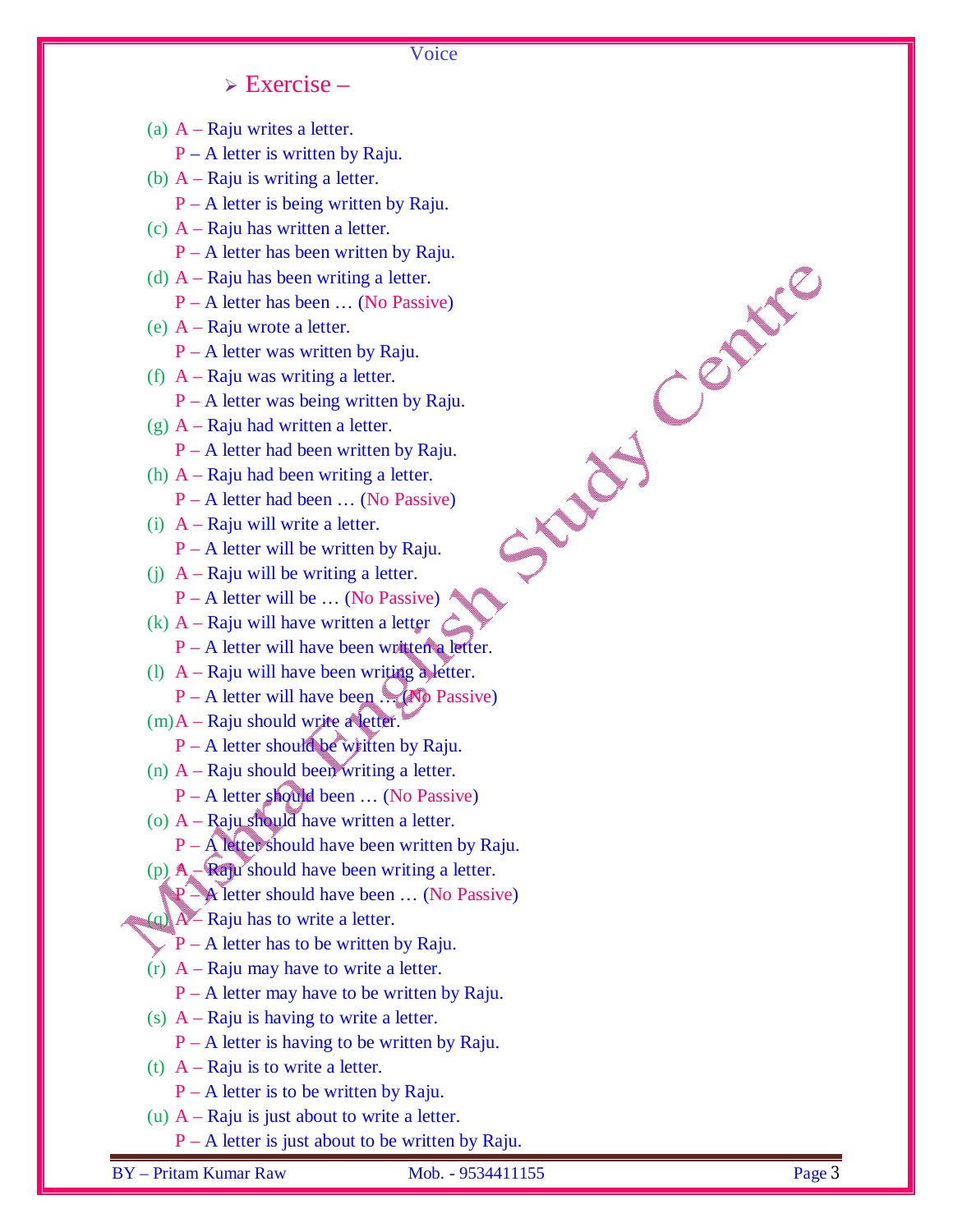- (v)  $A Ra\mu$  is going to write a letter.
	- $P A$  letter is going to be written by Raju.
- $(w)$ A Raju is scheduled to write a letter in the morning.
	- $P A$  letter is scheduled to be written by Raju in the morning
- (x)  $A \text{Raju was to have written a letter.}$ 
	- P A letter was to have been written by Raju.

## $\triangleright$  Some Specials Uses –

- Passive of Interrogative Sentence –
- Wh. Word Where, When, Why, How …etc.
- $\triangleleft$  A.V Wh. + A.V + Subject + M.V + Object +?
- $\mathbf{\hat{P}}.\mathbf{V} \mathbf{Wh.} + \mathbf{A}.\mathbf{V} + \mathbf{Obj.}$  into Subj. + be (form) + v3 + by + Subj. into  $\mathbf{Obj.}$ 
	- Ex.:- (i)  $A How can you solve this **Question**?$ 
		- P How can this Question be solved by you?
		- (ii)  $A Why has he bought a new car?$ 
			- $P$  Why has a new car been bought by him?
- $A.V Wh. + do / does / did + S + M.V + Obi. +?$
- $\cdot \cdot \cdot P.V Wh. + be (form) is / am / are / was / were + 0 into S + v3 + by + S into O +?$ 
	- Ex.:- (i)  $A$  Where does he play cricket?
		- P Where is cricket played by him?
		- (ii)  $A$  How did you solve this Question?
			- P How was the Question solved by you?
		- (iii)  $A W$ hy did you buy a car?
			- P Why was a car bought by you?
- $\mathbf{\hat{\cdot} \cdot} \quad \mathbf{A}.\mathbf{V} \mathbf{W} \mathbf{h} \mathbf{o} + \mathbf{A}.\mathbf{V} + \mathbf{M}.\mathbf{V} + \mathbf{\hat{\mathbf{Q}}} \mathbf{b} \mathbf{g} \mathbf{c} \mathbf{t} + ?$
- $\bullet$  P.V By whom + A.V + Obj. into Subj. + be (form) + v3 +?
	- Ex.:- (i)  $A Who$  has bought a car?
		- P By whom has a car been bought?
		- (ii)  $A Wh\omega$  can solve this Question?
			- P By whom can this Question be solved?
- $\mathbf{\hat{\cdot} \cdot} \quad \mathbf{A}.\mathbf{V} \mathbf{W} \mathbf{ho} + \mathbf{M}.\mathbf{V} + \mathbf{Object} + ?$

 $\cdot \cdot \cdot P_{\mathscr{A}}V + B_{\mathscr{Y}}$  whom + be (form) is / am / are / was / were + Obj. into Subj. + v3 +?

- $\mathbf{Ex}$ :: (i)  $\mathbf{A}$  Who plays cricket?
	- $P By$  whom is cricket played?
	- (ii)  $A$  Who bought a new car?
		- P By whom was a new car bought?
- $\triangleleft$  A.V A.V + Subject + M.V + Object +?
- $\bullet$  P.V A.V + Obj. into Subj. + be (form) + v3 + by + Subj. into Obj. +?
	- Ex.:- (i)  $A Is Ram playing cricket?$ 
		- P Is cricket being played by Ram?
		- (ii)  $A Can$  you solve this Question?
			- P Can this Question be solved by you?
- $\triangleleft$  A.V Do / Does / Did + Subject + M.V + Object +?

BY – Pritam Kumar Raw Mob. - 9534411155 Page 4

**NVE**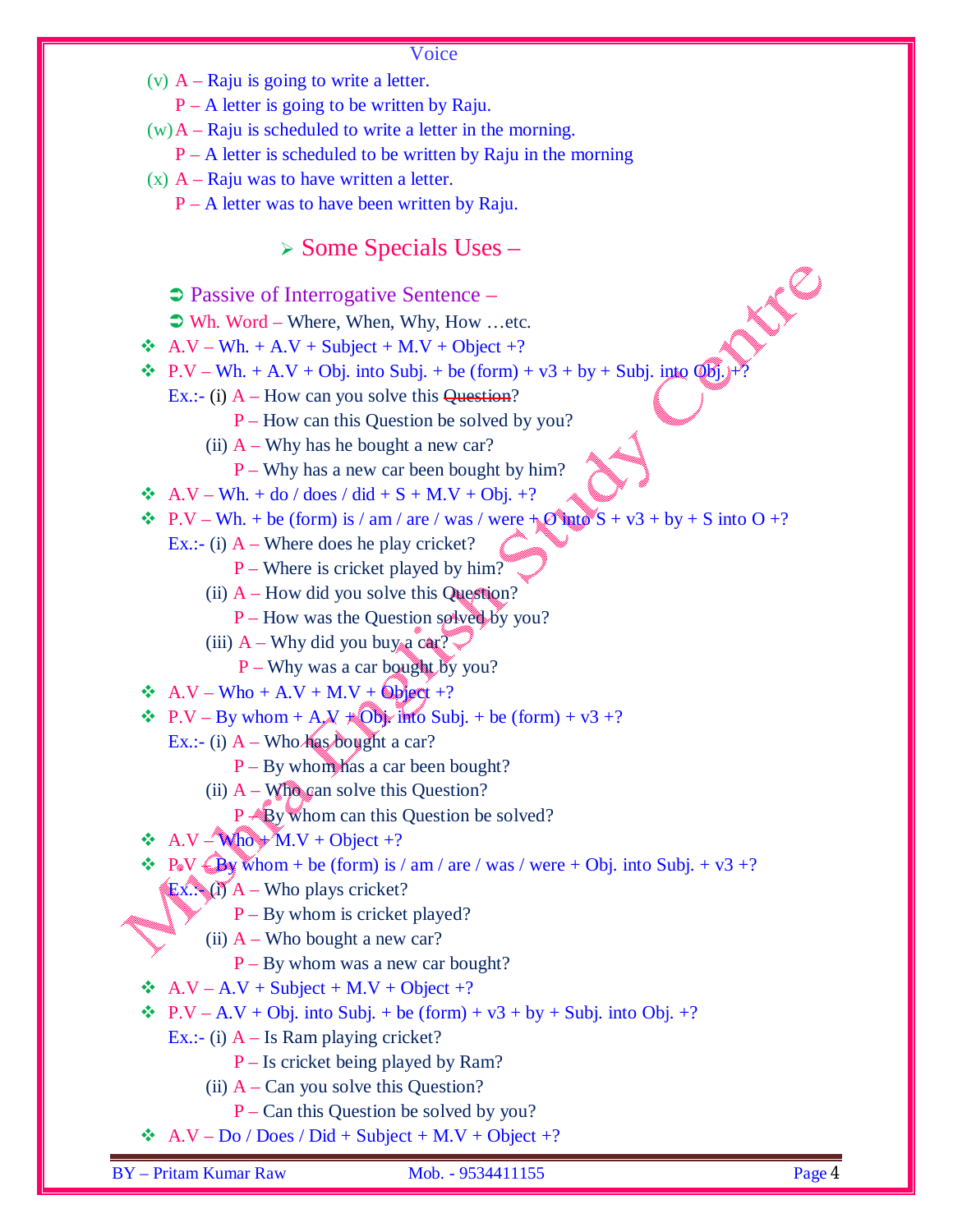- $\cdot \cdot \cdot P.V Is / Am / Are / Was / Were + Obj. into Subj. + v3 + by + Subj. into Obj. +?$ 
	- Ex.:- (i)  $A Does he play cricket?$ 
		- $P I$  (c) cket played by him?
		- (ii)  $A \overline{D}$  he buy a new car?
			- P Was a new car bought by him?
	- $\supset$  Note यदि किसी Active Sentence का शुरुआत v1 से होता हो, तो Passive में उसका
	- शुǽआत Let से ͩकया जाता है।
	- $\bigcirc$  Order आदेश
- $\triangleleft$  A.V v1 + Object.
- $\bullet$  P.V Let + Object + be + v3.
- $\div$  P.V You are ordered to + (the whole sentence without any change.)
	- Ex.:- (i)  $A Bring a chair.$ 
		- P Let a chair be brought.
		- P You are ordered to bring a chair.
		- (ii)  $A Do$  this work quickly.
			- P Let this work be done quickly.
			- P You are ordered to do this work quickly.

## $\bigcirc$  Advice – सलाह / परामर्श

- $\triangle V v1 + \text{Object.}$
- $\sqrt{\mathbf{P}.\mathbf{V} \mathbf{Let} + \mathbf{Object} + \mathbf{be} + \mathbf{v3}}$ .
- $\bullet$  P.V You are advised / suggested to  $\star$  (the whole sentence without change.)
	- **Ex.:-**  $A Take a regular exercise.$ 
		- P Let a regular exercise be taken.
		- $P You$  are advised to take a regular exercise.
	- $\supset$  Request अनुरोध / निवेदन
- $\mathbf{\hat{\cdot} \cdot A.V Please / Kindly + \hat{\mathbf{\hat{y}}}1 + Object.}$
- $\div$  P.V Let + Obj. + be  $\div$  v3 ...
- $\div$  P.V You are requested to + (the whole sentence without Please / kindly.) Ex.:-  $A$  – Please help me in trouble.

P Let me be helped in trouble.

 $P \rightarrow$  You are requested to help me in trouble.

 $\bullet$  Prohibition – मनाही

 $\mathbf{A} \mathbf{V} - \mathbf{Don't} / \mathbf{Never} + \mathbf{v1} + \mathbf{Object}.$ 

- $\mathbf{P}.\mathbf{V} \mathbf{Let} + \mathbf{Obj} + \mathbf{not}/\mathbf{never} + \mathbf{be} + \mathbf{v3} \dots$
- $\bullet$  P.V You are prohibited to + (the whole sentence without don't / never.)
	- Ex.:-  $A Don't$  touch this wire.
		- P Let this wire not be touched.
		- P You are prohibited to touch this wire.
	- $\supset$  Wish इंच्छा
- $\triangleleft$  A.V Let + Object + v1 + Object
- $\bullet$  P.V Let + Second Object + be + v3 + by + First Object.

BY – Pritam Kumar Raw Mob. - 9534411155 Page 5

CANCO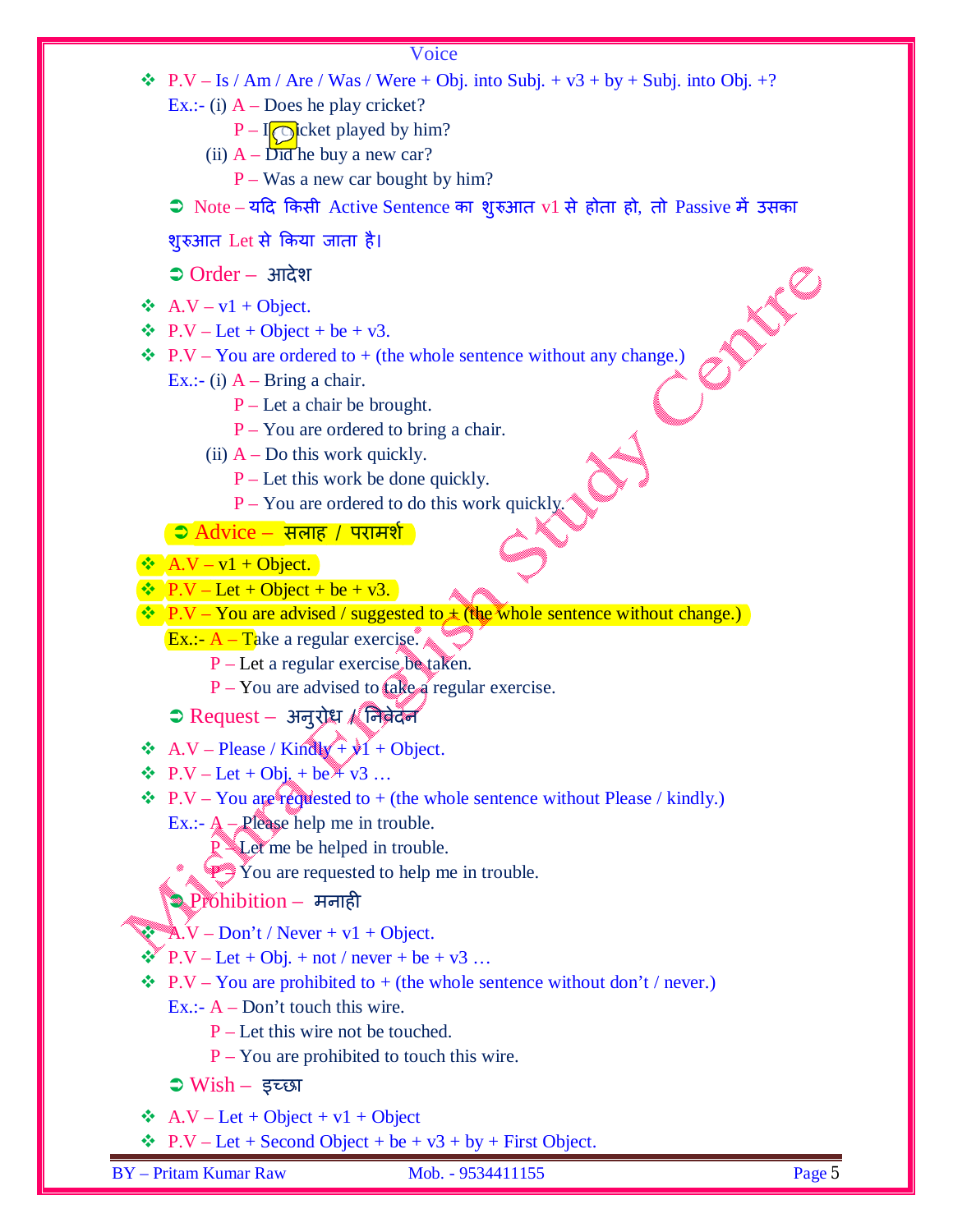Ex.:- (i)  $A - Let him write a letter.$ 

P – Let a letter be written by him.

(ii)  $A$  – Let us play cricket.

 $P$  – Let cricket be played by us.

 $\supset$  Purpose – उद्देश्य

 $\triangleleft$  A.V – Subject + make + Object + v1 .... (Causative)

• P.V – O into S + be (form) + made (v3) + Infinitive (to + v1) + by + S into O.<br>
Ex.:- (i) A – He makes me laugh.<br>
P – I am made to laugh by him.<br>
(ii) A – He can make me weep.<br>
P – I can be made to weep by him.

Ex.:- (i)  $A$  – He makes me laugh.

 $P - I$  am made to laugh by him.

(ii)  $A$  – He can make me weep.

 $P - I$  can be made to weep by him.

## $\triangleright$  Some Special Feather –

An action in the dominance of Subject is kept in Active Structure.

Ex.:- Ram is played cricket in the morning.  $-$  ( $\star$ )

Ram plays cricket in the morning.

An action in the dominance of Object is kept in Passive Structure.

 $Ex.: A$  Police Inspector sent to my house and all the rooms were checked.

A Police Inspector was sent to my house and all the rooms were checked.

 $\div$  The birth of someone is kept in Passive Structure.

Ex.:- Gandhi Ji born on  $2^{nd}$ -October 1869. -  $(*)$ 

Gandhi Ji was born on  $2^{nd}$  October 1869.  $(\checkmark)$ 

 $\triangle$  The death of someone is kept in Active Structure. Ex.:- Gandhi Ji was died on  $30^{\frac{th}{2}}$  January 1948.  $(*)$ Gandhi Ji died on  $30^{th}$  January 1948. –  $-(\sqrt{)}$ 

 $\div$  To + be + v3, makes the Passive Structure of an Infinitive.  $Ex.: -A-I$  have to play cricket.

P – Cricket was to be played by me.

 $\triangle$  Hang  $\triangle$  Hanged (v3)  $\Rightarrow$  मानव के लिए

## $\blacktriangleright$  Hung (v3)  $\Leftrightarrow$  वस्तु के लिए

 $E_x$ :- $(i)$  Afzal Guru will be hung very soon. –  $(*)$ Afzal Guru will be hanged very soon.  $(-\epsilon)$ (ii) A bucket was hanged into the well.  $-$  ( $\star$ )

A bucket was hung into the well.  $-$  ( $\checkmark$ )

- Generally only one Object is affected by the work of a Subject.
	- Ex.:- A Ram killed Ravan.
		- P Ravan was killed by Ram.
- If more Objects than one are affected by the work of same Subject and all are human being, they becomes Subject in Passive all together.
	- Ex.:- Ram helped Mohan, Sohan and me in trouble.  $-$  ( $\star$ )

Mohan, Sohan and I were helped by Ram in trouble.  $-(\checkmark)$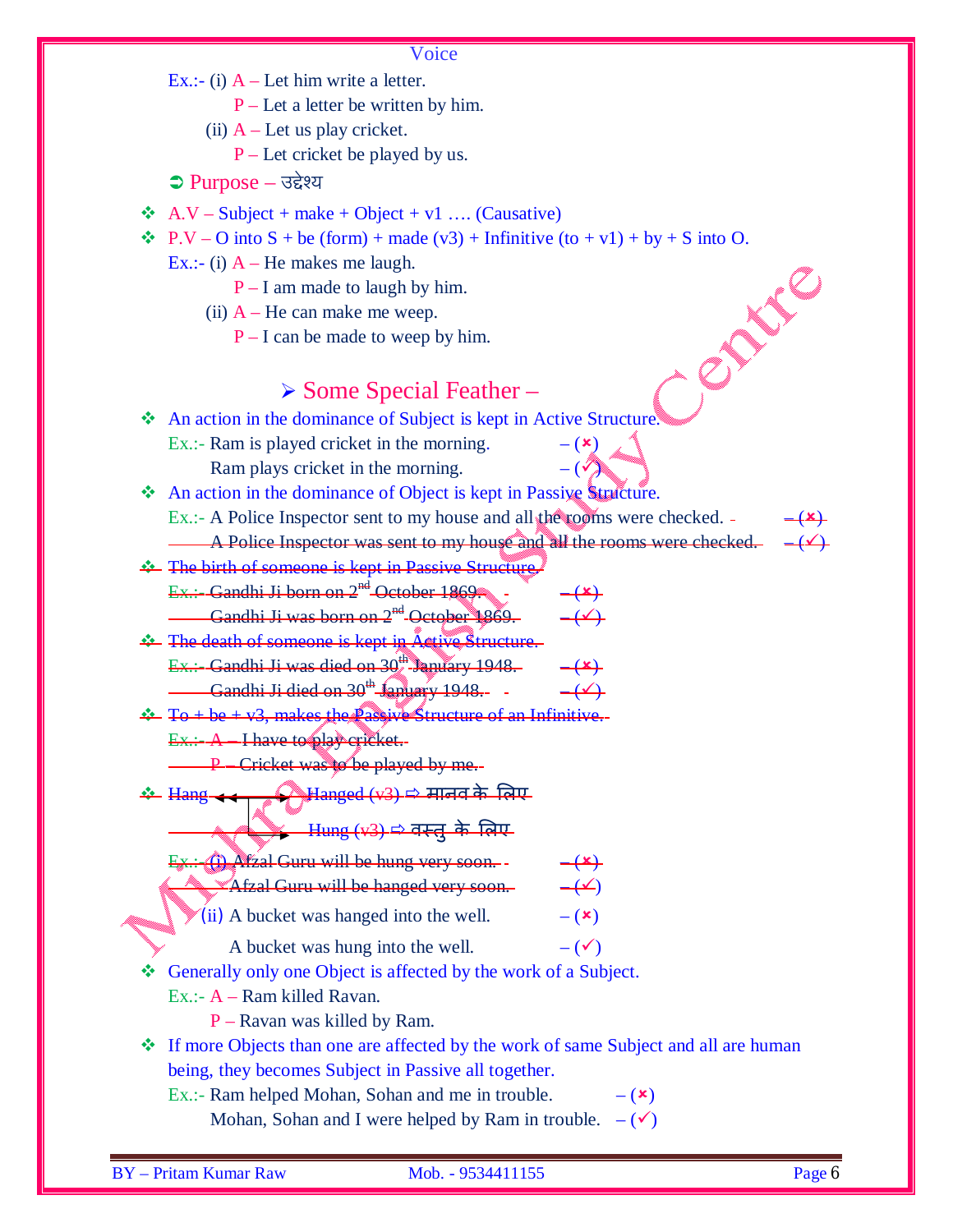| Voice                                                                                        |
|----------------------------------------------------------------------------------------------|
| * If more Objects than one come together in Active Sentence and all are Neuter Gender,       |
| they become Subject in Passive all together.                                                 |
| Ex.:- $A - Ram$ bought a car, a jeep and a bus.                                              |
| $P - A$ car, a jeep and a bus were bought by Ram.                                            |
| If more Objects than one come together in Active Sentence and human being and non –<br>參     |
| living thing both are present in them either of them becomes Subject in Passive.             |
| Note - ध्यान रहे कि यदि मानव वाक्य का Subject बने, तो उसके वस्तु को यथा स्थान<br>❖           |
| छोड़ देते हैं, जबकि वस्तु Subject बने, तो मानव को उसको यथा स्थान छोड़ते हुए, इसके            |
| पहले 'to' जोड़ा जाता हैं।                                                                    |
| Ex.:- $A$ – He gave me a pen.                                                                |
| $P - I$ was given a pen by him.<br>$-$ ( $\checkmark$ )                                      |
| $P - A$ pen was given to me by him. $-(\checkmark)$                                          |
| * यदि Active Sentence के Subject अथवा Object में Article, Adjective Adverb आदि               |
| लगा रहे, तो Passive बनाते वक़्त उनका स्थान परिवर्तन उनके पूरे Group के साथ होता              |
| हैं।                                                                                         |
| Ex.:- A - A very-very Important Person asked a very-very Important Question.                 |
| $P - A$ very-very Important Question was asked by a very-very Important Person.              |
| ❖ If two different Objects are affected by two different action of the same Subject both the |
| Objects get they are particular "be $(f \circ f \circ n)$ " in Passive Structure.            |
| Ex.:- $A - Ram$ killed Ravan and enthroned Vibhishan.                                        |
| P - Ravan was killed and Vibhishan was enthroned by Ram.                                     |
| $\bullet\bullet$ Generally the Subject of Active Sentence becomes "by + Object" in Passive.  |
| Ex.:- $A - Ram$ killed Ravan.                                                                |
| P - Ravan was killed by Ram.                                                                 |
| ❖ We / they as the Subject of Active Sentence in broad sense is not mentioned in Passive     |
| Ex.:- $A$ – We celebrate Diwali all over India.                                              |
| $P$ – Diwali/is celebrated all over India.                                                   |
| People / Public as the Subject of active Sentence in broad sense is not mentioned in<br>參    |
| Passive.                                                                                     |
| $Ex.: \triangle \rightarrow$ Public demanded road in this area.                              |
| - Road was demanded in this area.                                                            |
| One as the Subject of Active Sentence is not mentioned in Passive.<br>S.                     |
| $Ex.: A - One should help the poor.$                                                         |
| $P$ – The poor should be helped.                                                             |
| Indefinite Pronoun ending with one / body as the Subject of Active Sentence is not<br>豪      |
| mentioned in Passive.                                                                        |
| Ex.:- $A$ – Someone has stolen my pen.                                                       |
| $P - My$ pen has been stolen.                                                                |
| A Cognate Subject (Verb से ज्ञात Subject) of Active Sentence is not mentioned in<br>參        |
| Passive.                                                                                     |

BY – Pritam Kumar Raw Mob. - 9534411155 Page 7